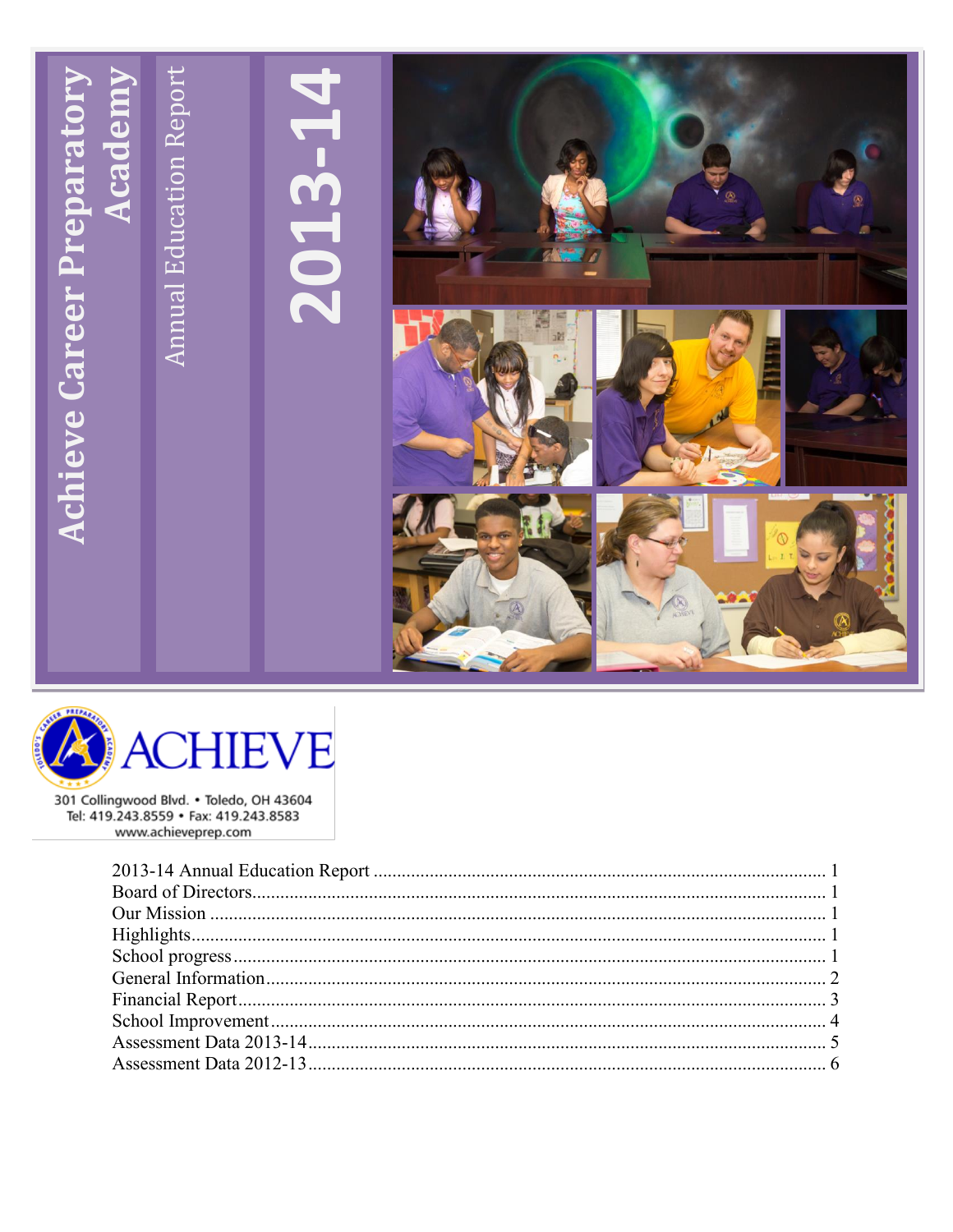# <span id="page-1-0"></span>**2013-14 Annual Education Report**

#### <span id="page-1-1"></span>**Board of Directors**

Crystal Harris, president April Gambrell, vice president Ed Blankenship, treasurer Charles Allen, secretary

Sponsored by the Buckeye Community Hope Foundation Managed by The Leona Group, LLC

<span id="page-1-2"></span>Achieve Career Preparatory Academy is the Toledo-area's first and only career preparatory high school option. Achieve Career Preparatory Academy is a tuition-free public dropout-recovery charter school.

### **Our Mission**

*Achieve Career Preparatory Academy demonstrates the power of an education built on achievement, caring and respect to transform the lives of children.*

We implement our mission by engaging in:

- Ongoing school improvement
- $\bullet$  Title I school-wide planning
- Creation and maintenance of a safe and welcoming culture of learning
- High quality instructional leadership
- Collection and use of data that support high levels of academic achievement
- Research-based professional development that is aligned to the school improvement plan
- High quality teaching and learning
- Effective and innovative strategies which meet the educational needs of all students

### <span id="page-1-3"></span>**Highlights**

- Students at Achieve Career Preparatory Academy attended day, evening and online courses, and benefitted from flexible scheduling options, in pursuit of their diplomas.
- Free breakfast, lunch and dinner were provided to all students.
- Students participated in a variety of activities and sports, including soccer, volleyball, basketball, flag football, drum line and dance.
- Free tutoring was available to all students.
- A two-year graduation plan, career courses, and job and intern placements, all worked to prepare students for life following high school.

## <span id="page-1-4"></span>**School progress**

The school is evaluated by its sponsor on progress toward achieving state and federal academic achievement goals as measured by the Ohio Achievement and Graduation tests.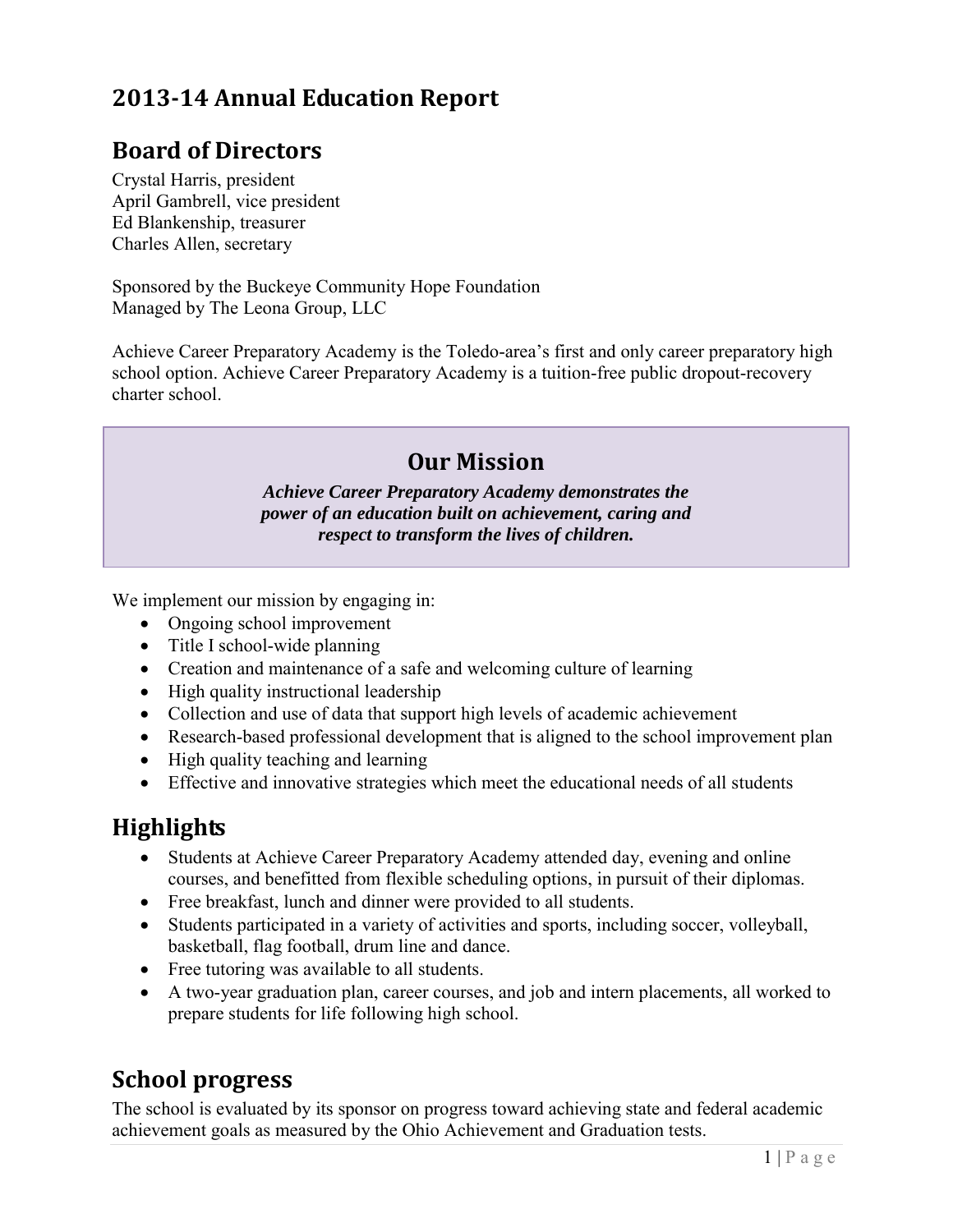The academy also complies with Ohio Revised Code regarding expected gains and progress for students enrolled at the academy.

Per requirements in Ohio Revised Code 3314.03 (D)(2), as the Sponsor of Achieve Career Preparatory Academy, Buckeye Community Hope Foundation monitored and evaluated the academic, fiscal, organizational, and operational performance of Achieve for the 2013-14 school year, and found the school to be substantially compliant and determined the school to be educating its students in a manner consistent with the school's mission.

| 2013-14 Report Card Data                                                               |       |                          |
|----------------------------------------------------------------------------------------|-------|--------------------------|
| <b>High School Assessment Test Passage Rate:</b><br>Students who passed all five tests | 23.8% | <b>Meets Standards</b>   |
| Gap Closing: Annual measurable objectives                                              | 18.1% | Meets Standards          |
| <b>Graduation rate, four-year</b>                                                      | 22.2% | <b>Meets Standards</b>   |
| <b>Graduation rate, five year</b>                                                      | 15.4% | <b>Meets Standards</b>   |
| <b>Graduation rate, six years</b>                                                      | 15.9% | <b>Meets Standards</b>   |
| <b>Graduation rate, seven years</b>                                                    | 41.7% | <b>Exceeds Standards</b> |

### <span id="page-2-0"></span>**General Information**

| Our school            |                            |
|-----------------------|----------------------------|
| Start-up as of        | 2009                       |
| Grades served         | $9-12$                     |
| School days           | 156                        |
| Local school district | <sub>1</sub> Toledo Public |

High school options

| Number & percent of post-secondary enrollment (dual enrollment)    | None |
|--------------------------------------------------------------------|------|
| Number of college equivalent courses offered (AP/IB)               | None |
| Number& percent of students enrolled in college equivalent courses | None |
| (AP/IB)                                                            |      |
| Number & percent of students receiving a score leading to college  | None |
| credit                                                             |      |

| Our teachers & staff                                                  |       |  |  |  |  |
|-----------------------------------------------------------------------|-------|--|--|--|--|
| % of core classes taught by a properly<br>certified teacher           | 100%  |  |  |  |  |
| % of core courses taught by a Highly<br>Qualified teacher             | 100%  |  |  |  |  |
| % of core courses taught by a teacher with a<br>temporary certificate | $0\%$ |  |  |  |  |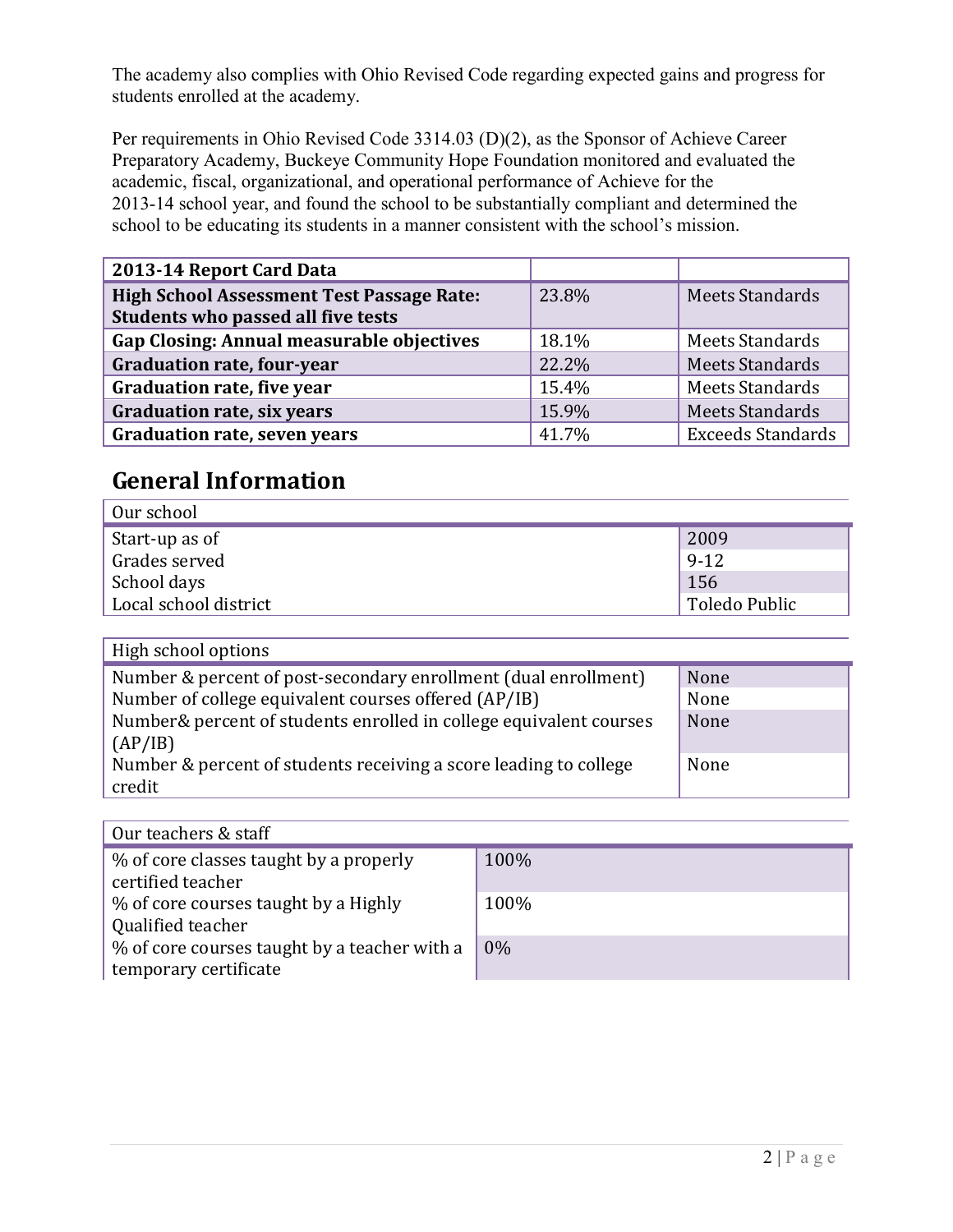| Our students               |         |  |  |  |  |
|----------------------------|---------|--|--|--|--|
| Attendance rate            | 88.6%   |  |  |  |  |
| Number of suspensions      | 72      |  |  |  |  |
| Total days of suspensions  | 130     |  |  |  |  |
| Economically disadvantaged | $>95\%$ |  |  |  |  |
| Students with disabilities | 33.5%   |  |  |  |  |
| Total student enrollment   | 170     |  |  |  |  |
| Black                      | 84.3%   |  |  |  |  |
| Hispanic                   | 6.9%    |  |  |  |  |
| White                      | 6.3%    |  |  |  |  |
|                            |         |  |  |  |  |

| Our parents                          |     |
|--------------------------------------|-----|
| Parent/teacher conference attendance | 17% |

# <span id="page-3-0"></span>**Financial Report**

A statement of revenues and expenses for July 1, 2013 through June 30, 2014 is listed below. Additional financial information is available from the academy. The auditor's report is being conducted at this time.

| Revenues                   |             |
|----------------------------|-------------|
| School foundation          | 1,323,738   |
| Food services              | 78,570      |
| Federal grants             | 274,654     |
| State grants               | 124,370     |
| <b>Other</b>               | 8,447       |
| Total revenues             | \$1,809,779 |
|                            |             |
| Expenses                   |             |
| Salaries & fringe benefits | 951,167     |
| Purchased services         | 804,582     |
| Materials & supplies       | 72,353      |
| <b>Other</b>               | 146,674     |
| Total expenses             | \$1,974,776 |

| Net position, beginning of year  |               |
|----------------------------------|---------------|
| Net position as of June 30, 2014 | $($ \$85,839) |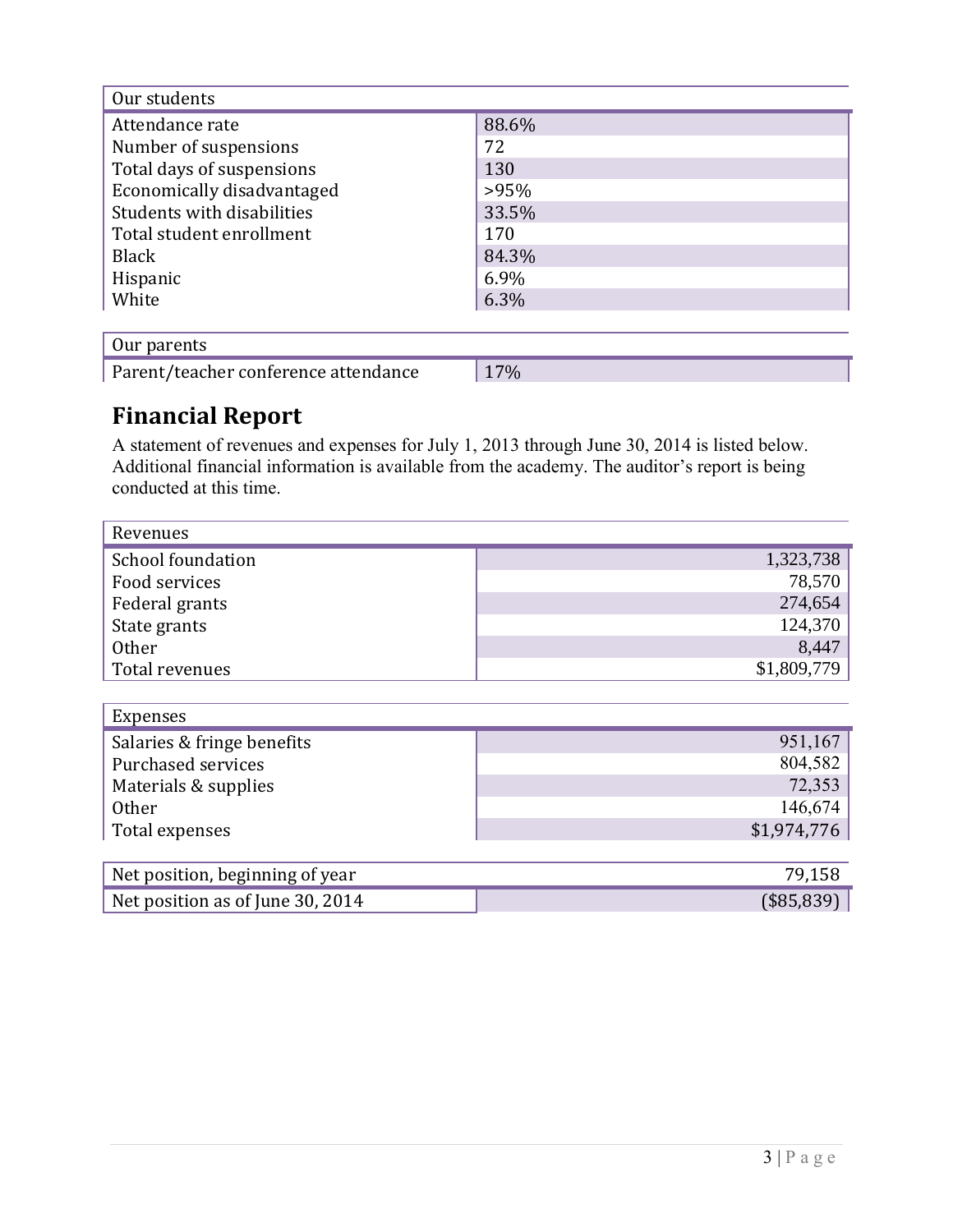## <span id="page-4-0"></span>**School Improvement**

#### **Reading/Language Arts & Mathematics**

*Description:*

 By 2013-2014, all students will reach high standards, at a minimum attaining proficiency or better, in reading/language arts and mathematics by improving performance by 10% each year.

*Performance Measure:* 

 The percentage of students, in the aggregate and for each subgroup (students from major race/ethnic groups, economically disadvantaged students, children with disabilities, students with limited English proficiency), who are at or above the proficient level in both reading/language arts and mathematics on the State's assessment (ESEA Section  $1111(h)(1)(C)(i)$ .

*Status:* Not met 51% of students in reading did not score proficient or above.

#### **Highly Qualified Teachers (HQT)**

*Description:* 

 By the end of 2013-14, all students will be taught by highly qualified teachers as defined by No Child Left Behind (NCLB).

*Performance Measure:* 

- 100% of classes will be taught by highly qualified teachers, including special education and general education teachers, in the aggregate and in high poverty schools per TDF prior year reports.
- 100% of teachers will receive high quality professional development.

• 100% of instructional paraprofessionals in Title I-supported programs are qualified. *Status:* Met

#### **Increase Attendance Rate of At-Risk and Dropout Recovery Students**

*Description:* 

• The school will implement a process that will create a safe and positive school climate by monitoring, evaluating and modifying positive school processes. Therefore, students will feel safe at school resulting in an increase in student attendance.

*Performance Measure:* 

 The attendance rate of the school as reported on the state report card via EMIS will meet the 75% threshold for annual attendance.

*Status:* The attendance rate was met.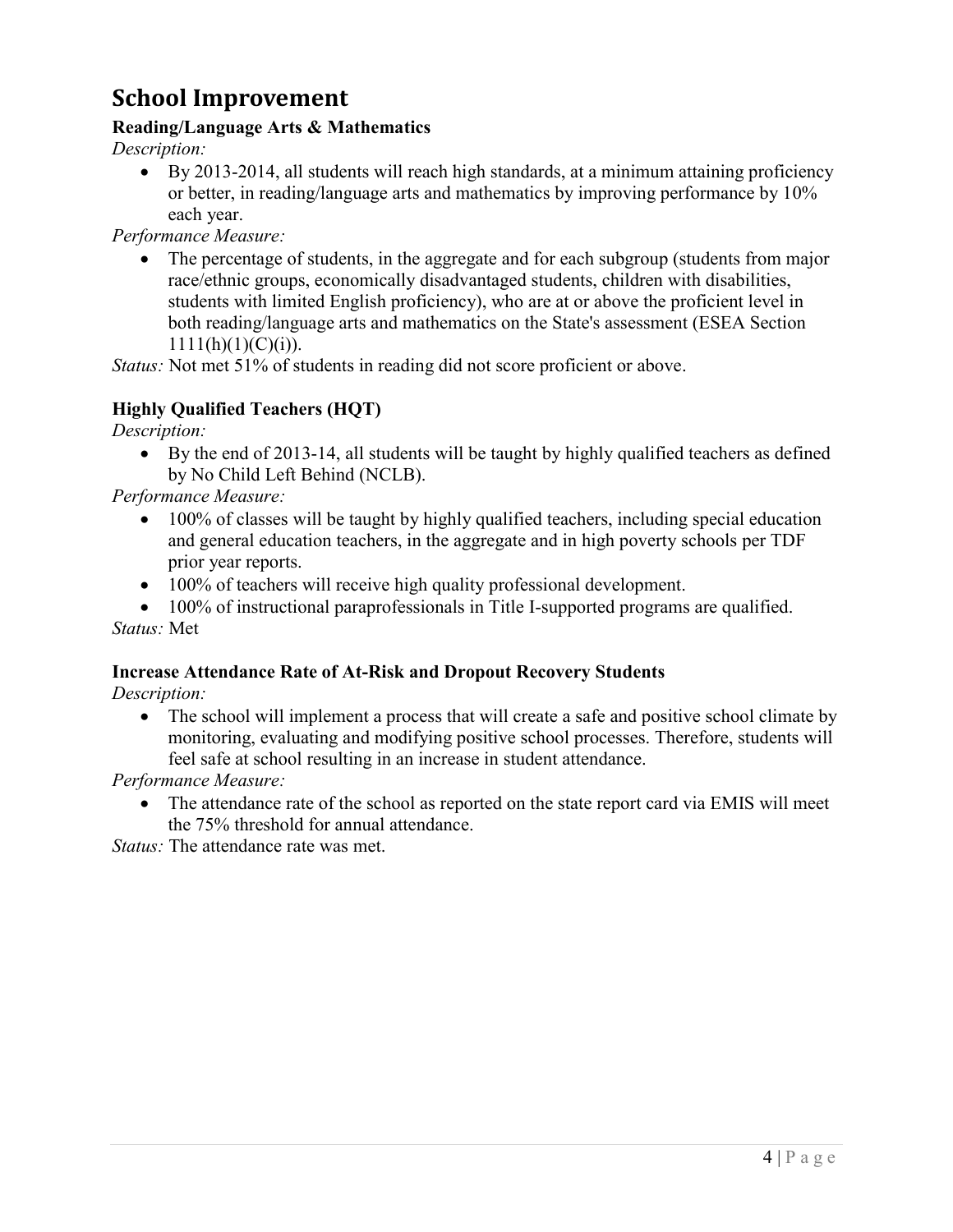## **Assessment Data 2013-14**

Test Grade Test Subject

<span id="page-5-0"></span>

|            |                       | Advanced | Accelerated | Proficient | <b>Basic</b> | Limited |
|------------|-----------------------|----------|-------------|------------|--------------|---------|
|            |                       |          |             |            |              |         |
| 10th Grade | Reading               | 8%       | 4%          | 38%        | 29%          | 20%     |
| 10th Grade | Writing               | 8%       | $- - -$     | 29%        | 38%          | 25%     |
| 10th Grade | <b>Mathematics</b>    | $---$    | 4%          | 30%        | 8%           | 57%     |
| 10th Grade | <b>Social Studies</b> | 8%       | $---$       | 35%        | 17%          | 39%     |
| 10th Grade | Science               | ---      | $---$       | 30%        | 30%          | 39%     |
| 11th Grade | Reading               | 3%       | 10%         | 66%        | 10%          | 10%     |
| 11th Grade | Writing               | 3%       | 3%          | 58%        | 19%          | 15%     |
| 11th Grade | Mathematics           | ---      | 3%          | 57%        | 17%          | 22%     |
| 11th Grade | <b>Social Studies</b> | 10%      | 10%         | 45%        | 15%          | 20%     |
| 11th Grade | Science               | ---      | 15%         | 45%        | 25%          | 15%     |
| 12th Grade | Reading               | 6%       | 13%         | 52%        | 16%          | 13%     |
| 12th Grade | Writing               | 10%      | 17%         | 48%        | 10%          | 14%     |
| 12th Grade | Mathematics           | 7%       | 17%         | 45%        | 10%          | 21%     |
| 12th Grade | <b>Social Studies</b> | 14%      | 14%         | 34%        | 24%          | 14%     |
| 12th Grade | Science               | 10%      | ---         | 34%        | 41%          | 14%     |